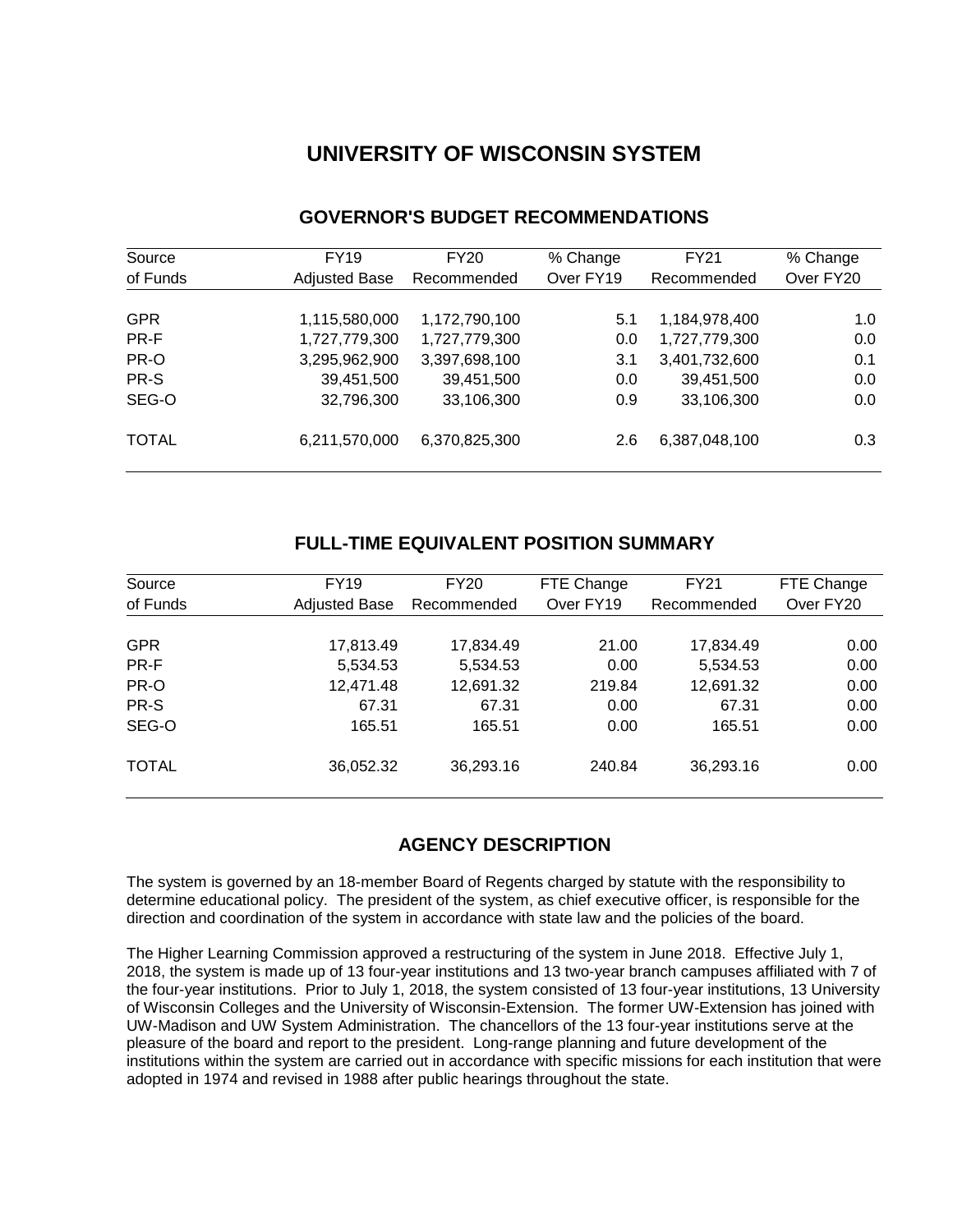#### **University of Wisconsin System**

Together, the 26 campuses enroll 174,516 students. Outreach and public service activities make university resources available to all Wisconsin residents. Annually 284,114 people enroll in continuing education courses and other lifelong learning programs, and county-based Cooperative Extension educators log more than 658,170 teaching contacts every year. In addition, the statewide networks of Wisconsin Public Radio and Wisconsin Public Television reach more than 1,046,000 listeners and viewers weekly.

In accordance with the concept of shared governance, each institution's chancellor and faculty have primary responsibility for educational activities and for faculty personnel matters. University staff, academic staff and students also participate in governance under terms defined in Chapter 36, Wisconsin Statutes.

Two of the system's 13 universities provide instruction at the undergraduate, master's and doctoral levels; the other universities offer undergraduate and master's degree programs; and the 13 two-year branch campuses provide associate degree and transfer programs in the first two years of undergraduate instruction.

The system attracts substantial nonstate funding to Wisconsin. In fiscal year 2017-18, the Board of Regents accepted \$1.55 billion in gifts, grants and government contracts. The University of Wisconsin-Madison has consistently ranked in the top ten higher education institutions nationally in attracting federal funds.

The Wisconsin State Laboratory of Hygiene is Wisconsin's public and environmental health laboratory and is an attached agency to the University of Wisconsin-Madison. The laboratory is under the direction and supervision of the State Laboratory of Hygiene Board, which meets quarterly to approve the laboratory budget, set fees, set priorities and make final approval of laboratory resources so that the laboratory can act in response to agencies' planned objectives and program priorities. A nationally renowned public health facility, the laboratory provides top quality analytical services and makes substantial contributions to the evolution of public health and environmental laboratory science through teaching, research, outreach and public service. All sectors of the public health infrastructure – disease control and prevention, maternal and child health, environmental health, epidemiology, emergency preparedness and response, and policy development – are critically linked to the state and national public health laboratory system, which the laboratory coordinates in Wisconsin. Through its wide-ranging activities, directly or indirectly, every citizen in the state is affected and protected by the public health work of the laboratory.

The Wisconsin Veterinary Diagnostic Laboratory was established in 1999 by Wisconsin Act 107, which was enacted on April 28, 2000. Effective July 1, 2000, the Wisconsin Animal Health Laboratory was transferred from the Department of Agriculture, Trade and Consumer Protection to the University of Wisconsin System and renamed the Wisconsin Veterinary Diagnostic Laboratory. Much like the State Laboratory of Hygiene, the laboratory is administratively attached to the university but governed by an independent board that contains representatives of state and federal governments, the university, and five nongovernmental members representing various aspects of Wisconsin animal agriculture. These five board members are appointed by the Governor with terms varying in length from two years to four years.

## **MISSION**

The mission of the system, pursuant to s. 36.01(2), Wisconsin Statutes, "is to develop human resources, to discover and disseminate knowledge, to extend knowledge and its application beyond the boundaries of its campuses and to serve and stimulate society by developing in students heightened intellectual, cultural and humane sensitivities, scientific, professional and technological expertise and a sense of purpose. Inherent in this broad mission are methods of instruction, research, extended training and public service designed to educate people and improve the human condition. Basic to every purpose of the system is the search for truth."

The mission of the Wisconsin State Laboratory of Hygiene is to develop and provide essential public health laboratory support to communities, agencies (local, state and federal) and private providers consistent with the public health and environmental goals of the state. Support includes analytical services for the Department of Natural Resources, Department of Health Services, local governmental units, health care practitioners and private citizens. In addition to clinical and reference testing, the laboratory conducts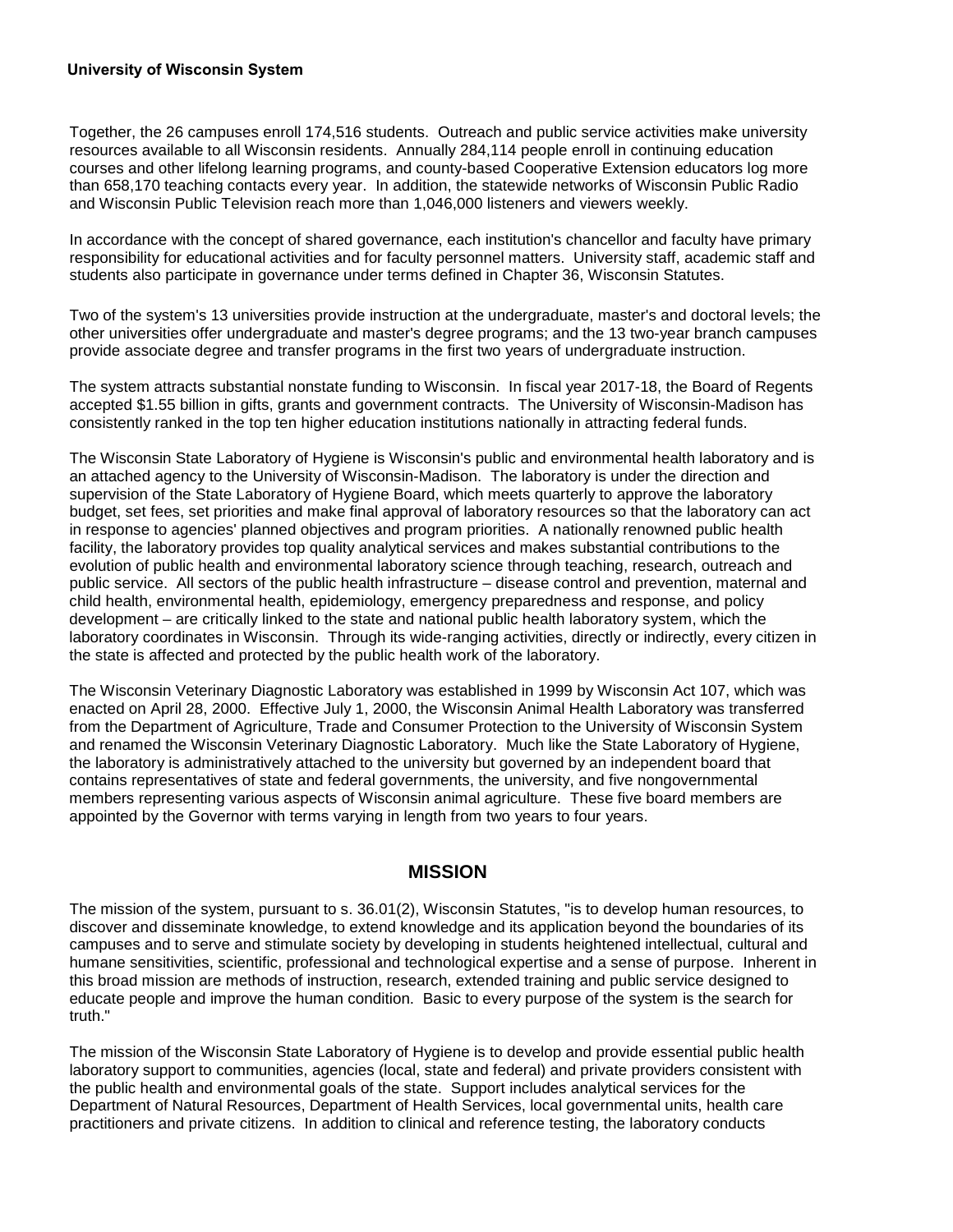#### **University of Wisconsin System**

specialized environmental and occupational health testing, provides informatics and data support, Occupational Safety and Health Administration consultation services, and training and technical assistance for private and public health agencies. The laboratory conducts applied research and provides university instruction related to the public health and environmental protection mission of the laboratory.

The mission of the Wisconsin Veterinary Diagnostic Laboratory is to promote animal and human health by providing high-quality veterinary diagnostic laboratory services and the professional expertise to complement them. In doing so, the laboratory will fulfill its obligation to be a primary component of the Wisconsin animal health system. The laboratory is intent on being recognized as a leader in the scientific field, achieving excellence in veterinary laboratory diagnostics by integrating innovative and proven technologies, and conducting research to provide the highest quality of service possible.

# **PROGRAMS, GOALS, OBJECTIVES AND ACTIVITIES**

#### **Program 1: University Education, Research and Public Service**

Goal: Meet or exceed the current plans to increase undergraduate degrees conferred (associate and bachelor's).

Objective/Activity: Increase undergraduate degrees conferred by the University of Wisconsin System to meet the state's need for college-degreed professionals as part of the 2020*FWD* Initiative.

Goal: Provide access by enrolling at least 32 percent of Wisconsin high school graduates immediately after graduation.

Objective/Activity: Serving the residents of Wisconsin as part of the 2020*FWD* Initiative.

Goal: Increase first-to-second year retention at the same institution.

Objective/Activity: Increase retention of students to the second year at their original institution in conjunction with the 2020*FWD* Initiative.

Goal: Increase the rate at which new freshmen earn a bachelor's degree at the same institution within six years.

Objective/Activity: Increase graduation rate at the same institution to assist with meeting the state's need for college-degreed professionals as part of the 2020*FWD* Initiative.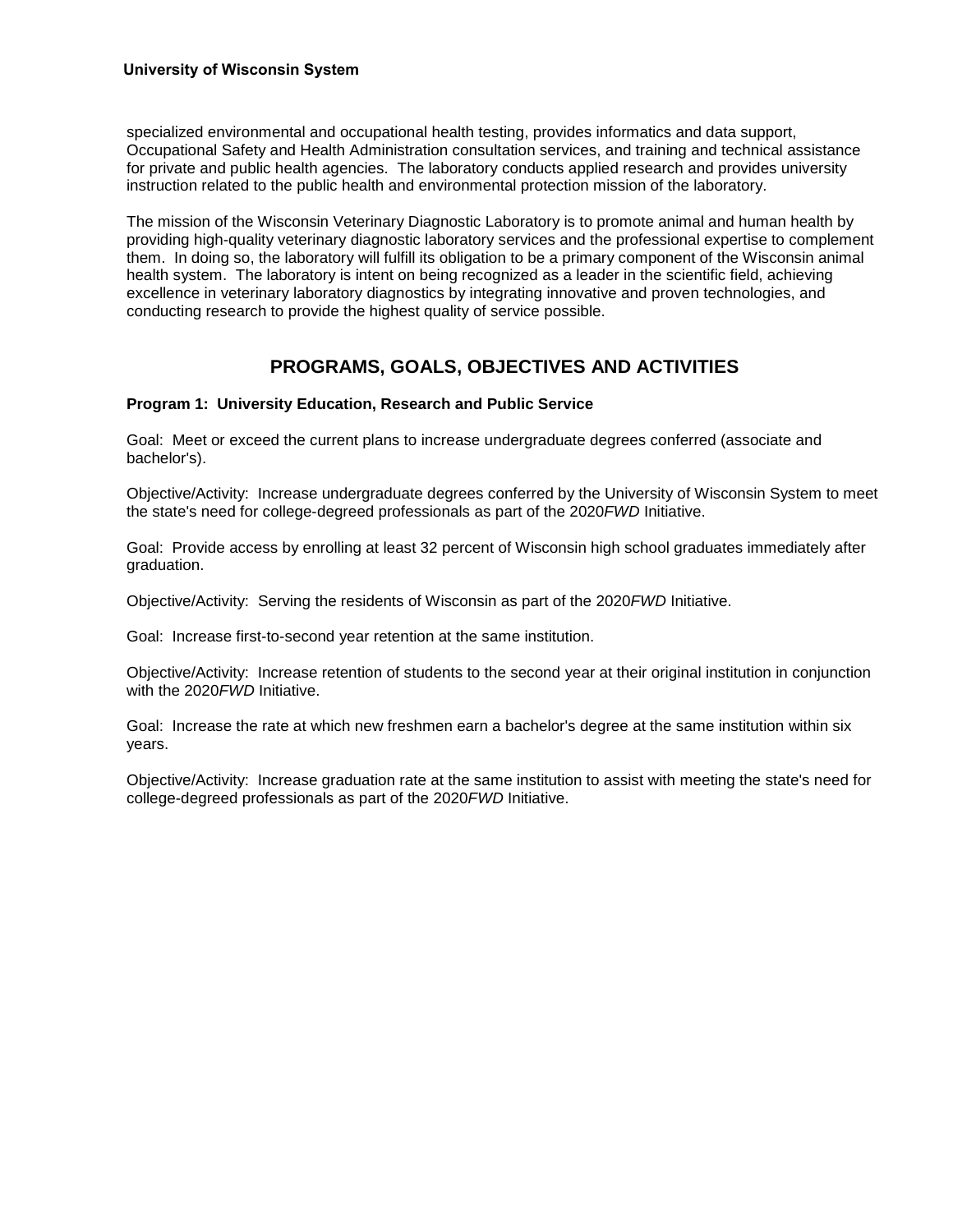# **PERFORMANCE MEASURES**

## **2017 AND 2018 GOALS AND ACTUALS**

| Prog.<br>No.   | <b>Performance Measure</b>          | Goal<br>2017 | <b>Actual</b><br>2017 | Goal<br>2018 | <b>Actual</b><br>2018 |
|----------------|-------------------------------------|--------------|-----------------------|--------------|-----------------------|
| 1.             | Undergraduate degrees.              | 28,498       | 29,140                | 28.424       | N/A <sup>1</sup>      |
| $\mathbf{1}$ . | Wisconsin resident attendance rate. | 32%          | N/A <sup>1</sup>      | 32%          | N/A <sup>1</sup>      |
| 1.             | Retention rate.                     | 82%          | 81.7%                 | 82.2%        | 81.4%                 |
| 1.             | Graduation rate.                    | 61.2%        | 60.9%                 | 61.9%        | 62.5%                 |

Note: Based on fiscal year.

1Certain actuals were not yet available.

# **2019, 2020 AND 2021 GOALS**

| Prog.<br>No. | <b>Performance Measure</b>          | Goal<br>2019 | Goal<br>2020 | Goal<br>2021     |
|--------------|-------------------------------------|--------------|--------------|------------------|
| 1.           | Undergraduate degrees.              | 28,093       | 28,258       | N/A <sup>1</sup> |
| 1.           | Wisconsin resident attendance rate. | 32%          | 32%          | 32%              |
| 1.           | Retention rate.                     | 82.5%        | 82.7%        | N/A <sup>1</sup> |
| 1.           | Graduation rate.                    | 62.9%        | 63.4%        | 63.6%            |

Note: Based on fiscal year.

1Certain goals were not yet available.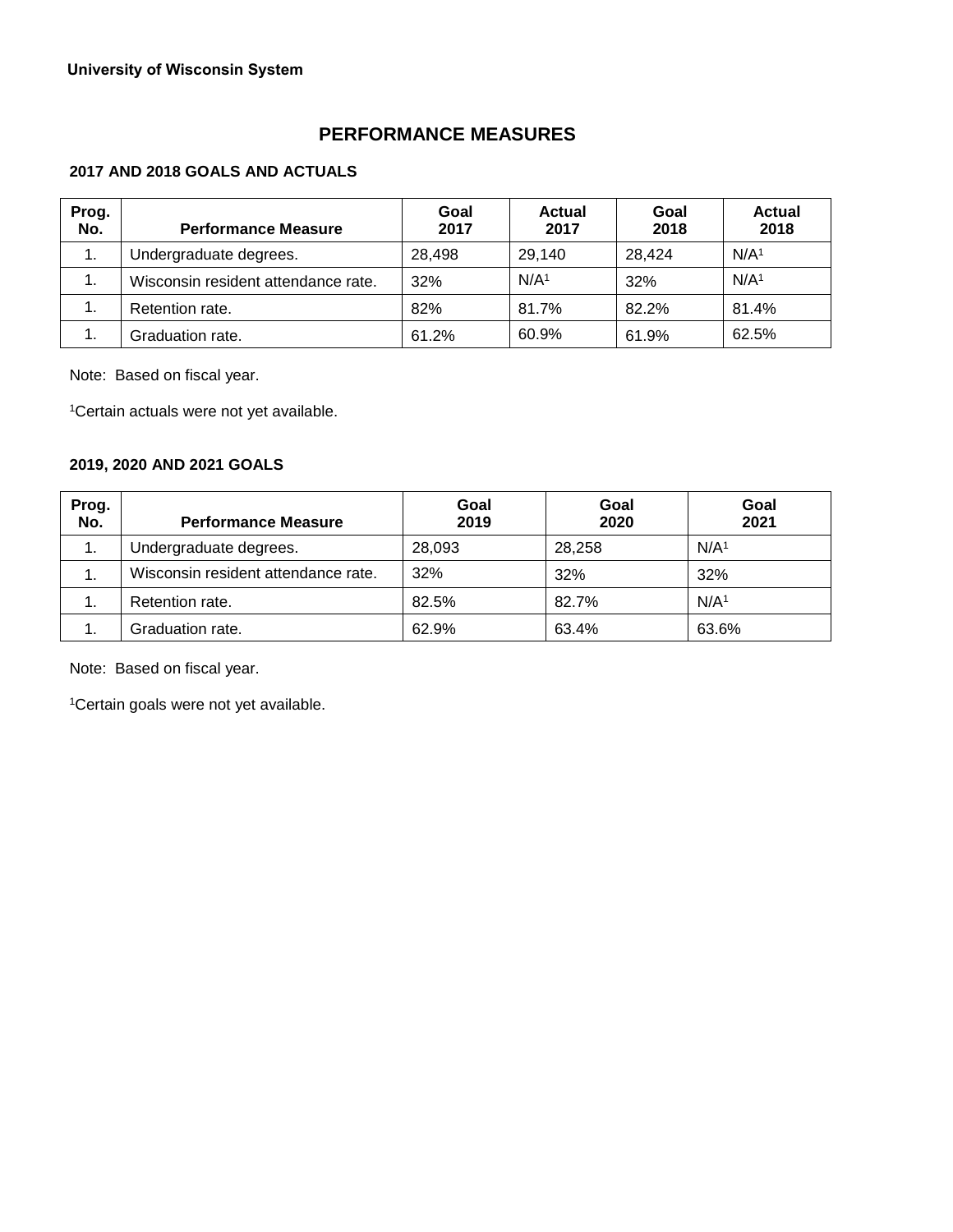# **UNIVERSITY OF WISCONSIN SYSTEM**

# **GOVERNOR'S BUDGET RECOMMENDATIONS**

## **RECOMMENDATIONS**

- 1. Capacity Building Initiatives
- 2. Resident Undergraduate Tuition Freeze
- 3. University of Wisconsin Colleges Support Services
- 4. University of Wisconsin-Extension County-Based Staff
- 5. Attracting and Retaining Nurse Educators
- 6. Environmental Education Grant Programs
- 7. Nonresident Tuition Exemption for Undocumented Individuals
- 8. Grants for Paper Science Program
- 9. High School Student College Credit
- 10. State Laboratory of Hygiene Forensic Toxicology Faculty
- 11. Definition of an Institution for Performance Funding
- 12. Dental Loan Assistance Rural Areas
- 13. Adjustments to Student Academic Fees
- 14. Debt Service Reestimate
- 15. Standard Budget Adjustments

## **ITEMS NOT APPROVED**

- 16. Outcomes-Based Funding
- 17. Program Revenue Bonding and Project Management
- 18. Research Entrepreneur Contracts
- 19. Maintain Partial Rent Costs for State Lab of Hygiene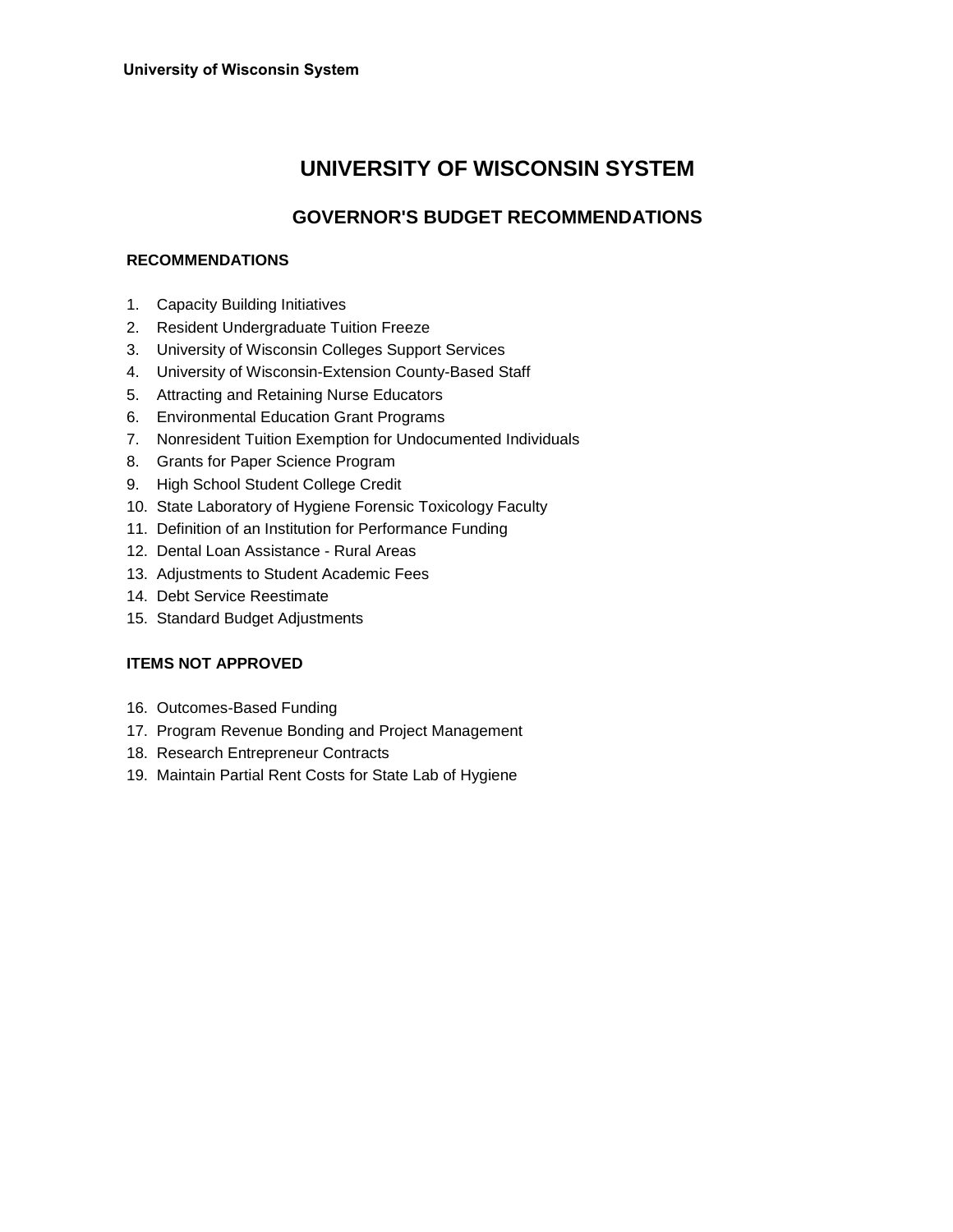|                                |               | <b>ADJUSTED</b> |                       |               | <b>GOVERNOR'S</b>     |               |
|--------------------------------|---------------|-----------------|-----------------------|---------------|-----------------------|---------------|
|                                | <b>ACTUAL</b> | <b>BASE</b>     | <b>AGENCY REQUEST</b> |               | <b>RECOMMENDATION</b> |               |
|                                | <b>FY18</b>   | <b>FY19</b>     | <b>FY20</b>           | FY21          | <b>FY20</b>           | <b>FY21</b>   |
| <b>GENERAL PURPOSE REVENUE</b> | \$1,045,774.5 | \$1,115,580.0   | \$1,146,370.0         | \$1,198,947.8 | \$1,172,790.1         | \$1,184,978.4 |
| <b>State Operations</b>        | 1,045,749.0   | 1,115,450.0     | 1,146,240.0           | 1,198,817.8   | 1,162,660.1           | 1,184,848.4   |
| Aids to Ind. & Org.            | 25.5          | 130.0           | 130.0                 | 130.0         | 10,130.0              | 130.0         |
| FEDERAL REVENUE (1)            | \$1,643,161.2 | \$1,727,779.3   | \$1,727,779.3         | \$1,727,779.3 | \$1,727,779.3         | \$1,727,779.3 |
| <b>State Operations</b>        | 1,643,161.2   | 1,727,779.3     | 1,727,779.3           | 1,727,779.3   | 1,727,779.3           | 1,727,779.3   |
| PROGRAM REVENUE (2)            | \$3,485,671.3 | \$3,335,414.4   | \$3,428,918.9         | \$3,428,918.9 | \$3,437,149.6         | \$3,441,184.1 |
| <b>State Operations</b>        | 3,485,671.3   | 3,335,414.4     | 3,428,918.9           | 3,428,918.9   | 3,437,149.6           | 3,441,184.1   |
| SEGREGATED REVENUE (3)         | \$26,958.4    | \$32,796.3      | \$32,796.3            | \$32,796.3    | \$33,106.3            | \$33,106.3    |
| <b>State Operations</b>        | 25,862.7      | 31,852.1        | 31,852.1              | 31,852.1      | 31,852.1              | 31,852.1      |
| Local Assistance               | 134.5         | 136.7           | 136.7                 | 136.7         | 136.7                 | 136.7         |
| Aids to Ind. & Org.            | 961.2         | 807.5           | 807.5                 | 807.5         | 1,117.5               | 1,117.5       |
| <b>TOTALS - ANNUAL</b>         | \$6,201,565.4 | \$6,211,570.0   | \$6,335,864.5         | \$6,388,442.3 | \$6,370,825.3         | \$6,387,048.1 |
| <b>State Operations</b>        | 6,200,444.2   | 6,210,495.8     | 6,334,790.3           | 6,387,368.1   | 6,359,441.1           | 6,385,663.9   |
| Local Assistance               | 134.5         | 136.7           | 136.7                 | 136.7         | 136.7                 | 136.7         |
| Aids to Ind. & Org.            | 986.7         | 937.5           | 937.5                 | 937.5         | 11,247.5              | 1,247.5       |

**Table 1 Department Budget Summary by Funding Source (in thousands of dollars)**

(1) Includes Program Revenue-Federal and Segregated Revenue-Federal

(2) Includes Program Revenue-Service and Program Revenue-Other

(3) Includes Segregated Revenue-Service, Segregated Revenue-Other and Segregated Revenue-Local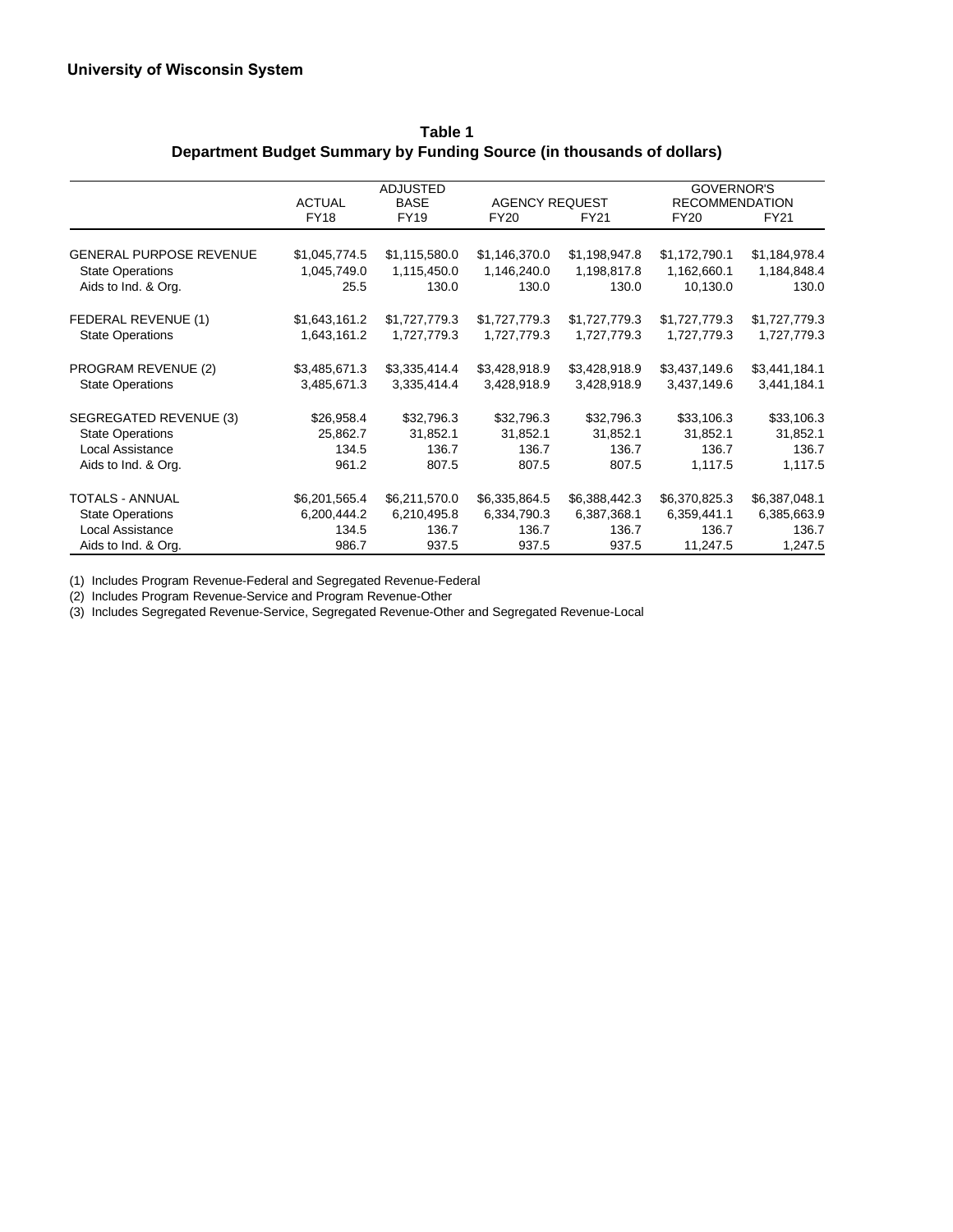|                                | <b>ADJUSTED</b><br><b>BASE</b> | <b>AGENCY REQUEST</b> |           | GOVERNOR'S<br><b>RECOMMENDATION</b> |           |
|--------------------------------|--------------------------------|-----------------------|-----------|-------------------------------------|-----------|
|                                | <b>FY19</b>                    | <b>FY20</b>           | FY21      | <b>FY20</b>                         | FY21      |
| <b>GENERAL PURPOSE REVENUE</b> | 17,813.49                      | 17,814.49             | 17,814.49 | 17,834.49                           | 17,834.49 |
| FEDERAL REVENUE (1)            | 5,534.53                       | 5,534.53              | 5,534.53  | 5,534.53                            | 5,534.53  |
| PROGRAM REVENUE (2)            | 12,538.79                      | 12,758.63             | 12,758.63 | 12,758.63                           | 12,758.63 |
| SEGREGATED REVENUE (3)         | 165.51                         | 165.51                | 165.51    | 165.51                              | 165.51    |
| <b>State Operations</b>        | 161.51                         | 161.51                | 161.51    | 161.51                              | 161.51    |
| Local Assistance               | 1.00                           | 1.00                  | 1.00      | 1.00                                | 1.00      |
| Aids to Ind. & Org.            | 3.00                           | 3.00                  | 3.00      | 3.00                                | 3.00      |
| TOTALS - ANNUAL                | 36,052.32                      | 36,273.16             | 36,273.16 | 36,293.16                           | 36,293.16 |
| <b>State Operations</b>        | 36,048.32                      | 36,269.16             | 36,269.16 | 36,289.16                           | 36,289.16 |
| Local Assistance               | 1.00                           | 1.00                  | 1.00      | 1.00                                | 1.00      |
| Aids to Ind. & Org.            | 3.00                           | 3.00                  | 3.00      | 3.00                                | 3.00      |

**Table 2 Department Position Summary by Funding Source (in FTE positions) (4)**

(1) Includes Program Revenue-Federal and Segregated Revenue-Federal

(2) Includes Program Revenue-Service and Program Revenue-Other

(3) Includes Segregated Revenue-Service, Segregated Revenue-Other and Segregated Revenue-Local

(4) All positions are State Operations unless otherwise specified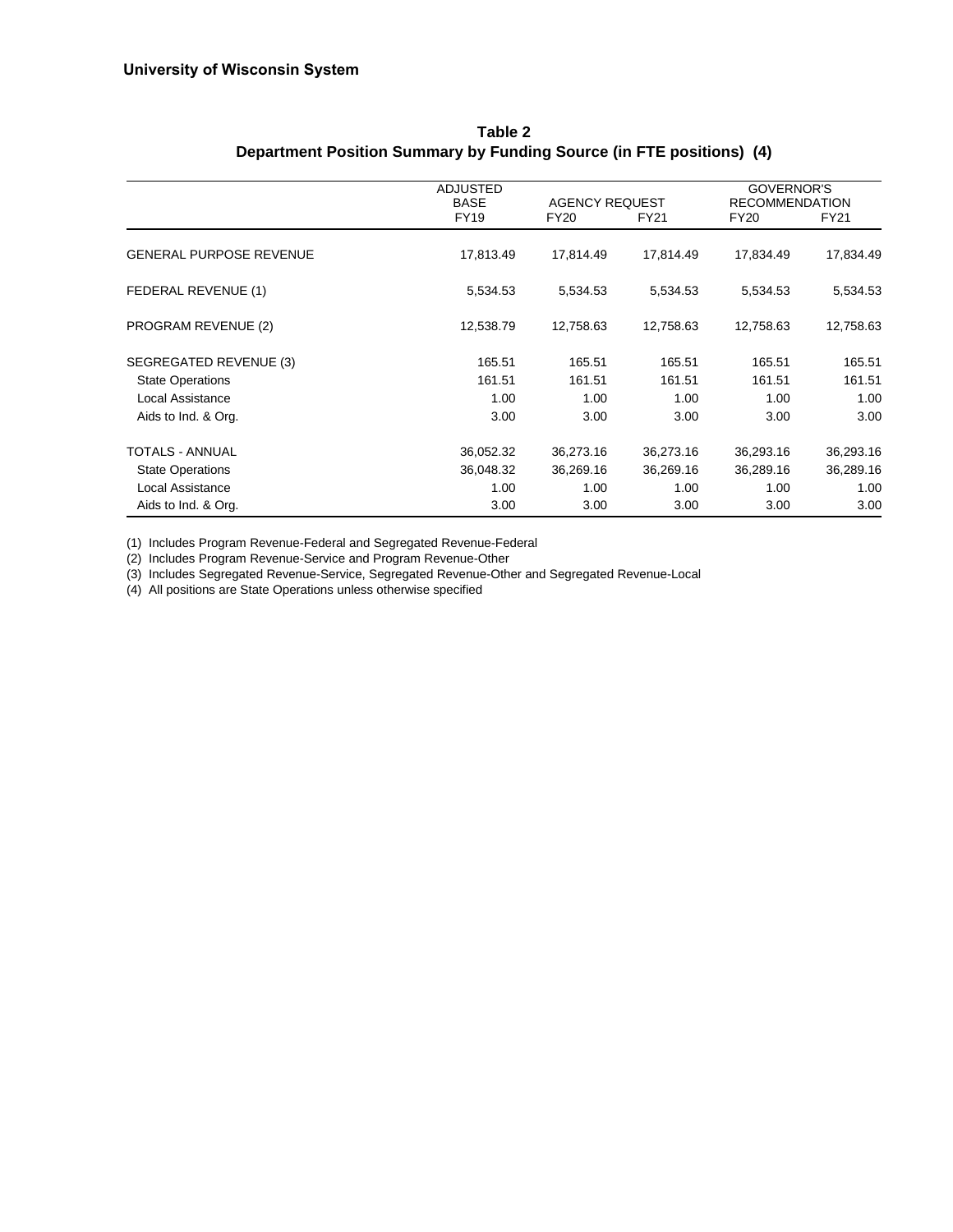|    |                                                      | <b>ACTUAL</b> | <b>ADJUSTED</b><br><b>BASE</b> | <b>AGENCY REQUEST</b> |               | GOVERNOR'S<br><b>RECOMMENDATION</b> |               |  |
|----|------------------------------------------------------|---------------|--------------------------------|-----------------------|---------------|-------------------------------------|---------------|--|
|    |                                                      | <b>FY18</b>   | <b>FY19</b>                    | FY20                  | FY21          | FY20                                | <b>FY21</b>   |  |
| 1. | University education, research<br>and public service | \$6.201.565.4 | \$6.211.570.0                  | \$6,335,864.5         | \$6.388.442.3 | \$6.370.825.3                       | \$6.387.048.1 |  |
|    | <b>TOTALS</b>                                        | \$6,201,565.4 | \$6.211.570.0                  | \$6,335,864.5         | \$6,388,442.3 | \$6,370,825.3                       | \$6,387,048.1 |  |

## **Table 3 Department Budget Summary by Program (in thousands of dollars)**

# **Table 4 Department Position Summary by Program (in FTE positions) (4)**

|    |                                                      | <b>ADJUSTED</b><br><b>BASE</b><br><b>FY19</b> | <b>AGENCY REQUEST</b><br>FY20 | FY <sub>21</sub> | GOVERNOR'S<br><b>RECOMMENDATION</b><br>FY20 | <b>FY21</b> |
|----|------------------------------------------------------|-----------------------------------------------|-------------------------------|------------------|---------------------------------------------|-------------|
| 1. | University education, research<br>and public service | 36.052.32                                     | 36.273.16                     | 36.273.16        | 36.293.16                                   | 36.293.16   |
|    | <b>TOTALS</b>                                        | 36,052.32                                     | 36.273.16                     | 36.273.16        | 36,293.16                                   | 36,293.16   |

(4) All positions are State Operations unless otherwise specified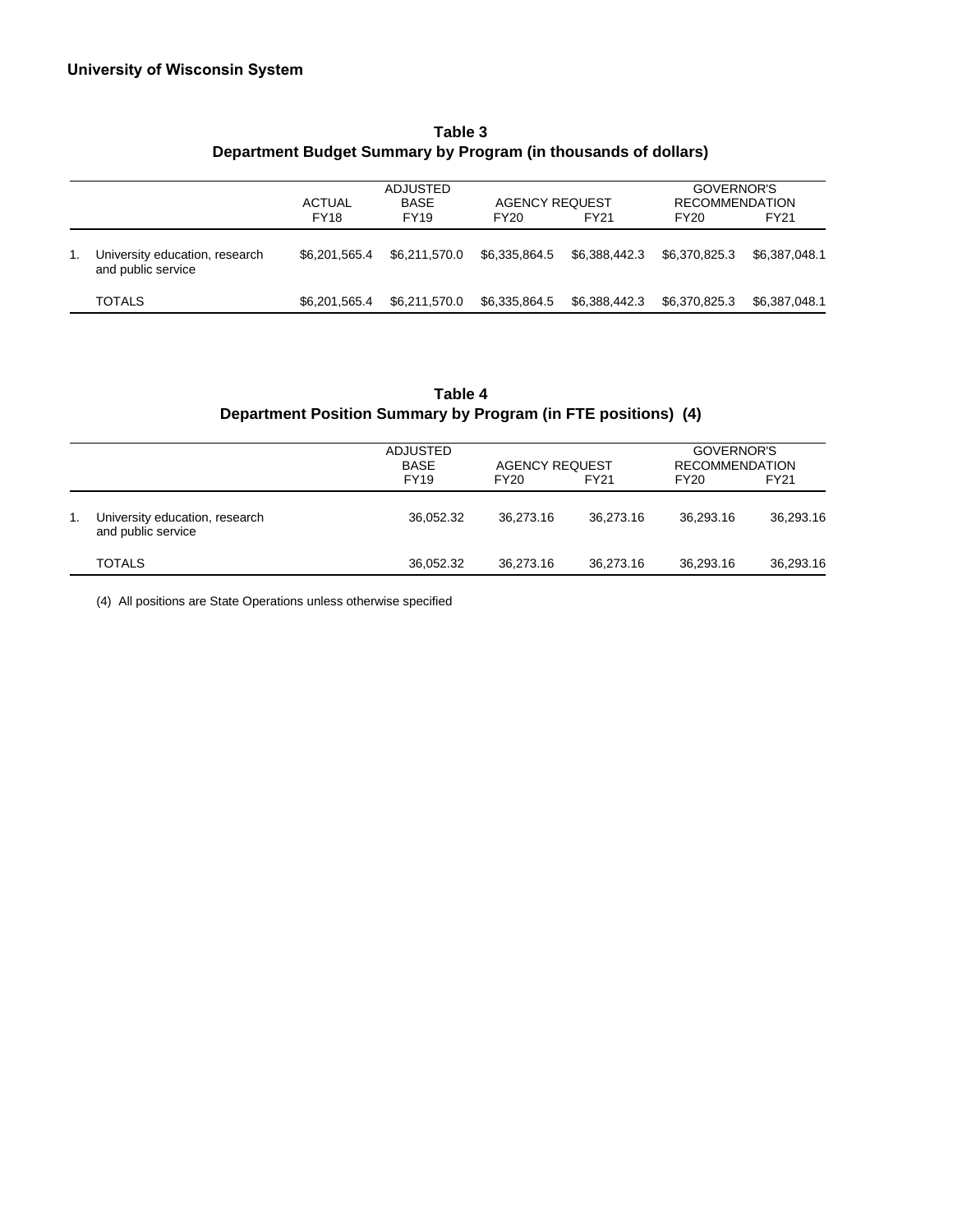|              |                |      | Agency Request    |                |                  | Governor's Recommendations |                  |                |           |  |
|--------------|----------------|------|-------------------|----------------|------------------|----------------------------|------------------|----------------|-----------|--|
| Source       |                | FY20 |                   | FY21           |                  | FY20                       |                  |                | FY21      |  |
| of Funds     | <b>Dollars</b> |      | <b>Positions</b>  | <b>Dollars</b> | <b>Positions</b> | <b>Dollars</b>             | <b>Positions</b> | <b>Dollars</b> | Positions |  |
| <b>GPR</b>   |                |      | 0.00 <sub>1</sub> | 25,000,000     | 0.00             | 20,000,000                 | 0.00             | 25,000,000     | 0.00      |  |
| <b>TOTAL</b> |                | 0    | 0.00              | 25,000,000     | 0.00             | 20,000,000                 | 0.00             | 25,000,000     | 0.00      |  |

## **1. Capacity Building Initiatives**

The Governor recommends providing funding to advance student success and attainment at system institutions.

#### **2. Resident Undergraduate Tuition Freeze**

|              |                |             | <b>Agency Request</b> |                |      |                  | Governor's Recommendations |           |                |                  |
|--------------|----------------|-------------|-----------------------|----------------|------|------------------|----------------------------|-----------|----------------|------------------|
| Source       |                | <b>FY20</b> |                       |                | FY21 |                  | FY20                       |           | FY21           |                  |
| of Funds     | <b>Dollars</b> |             | Positions             | <b>Dollars</b> |      | <b>Positions</b> | <b>Dollars</b>             | Positions | <b>Dollars</b> | <b>Positions</b> |
| <b>GPR</b>   |                | 0           | 0.00                  |                | 0    | 0.00             | 16.800.000                 | 0.00      | 33,600,000     | 0.00             |
| <b>TOTAL</b> |                | 0           | 0.00                  |                | 0    | 0.00             | 16,800,000                 | 0.00      | 33,600,000     | 0.00             |

The Governor recommends continuing the resident undergraduate tuition freeze in FY20 and FY21 by prohibiting the Board of Regents from charging resident undergraduate academic fees in the 2019-20 and 2020-21 academic years that are more than the fees charged in the 2018-19 academic year. The Governor also recommends providing funding to offset lost revenue as a result of the tuition freeze.

#### **3. University of Wisconsin Colleges Support Services**

| <b>Agency Request</b> |                |      |           |                |      |                  |                | Governor's Recommendations |                |                  |  |  |  |
|-----------------------|----------------|------|-----------|----------------|------|------------------|----------------|----------------------------|----------------|------------------|--|--|--|
| Source                |                | FY20 |           |                | FY21 |                  | FY20           |                            | FY21           |                  |  |  |  |
| of Funds              | <b>Dollars</b> |      | Positions | <b>Dollars</b> |      | <b>Positions</b> | <b>Dollars</b> | Positions                  | <b>Dollars</b> | <b>Positions</b> |  |  |  |
| <b>GPR</b>            |                | 0    | 0.00      |                | 0    | 0.00             | 2,500,000      | 0.00                       | 2.500.000      | 0.00             |  |  |  |
| <b>TOTAL</b>          |                | 0    | 0.00      |                | 0    | 0.00             | 2,500,000      | 0.00                       | 2.500.000      | 0.00             |  |  |  |

The Governor recommends increasing the amount of funding allocated to the University of Wisconsin Colleges for student support services.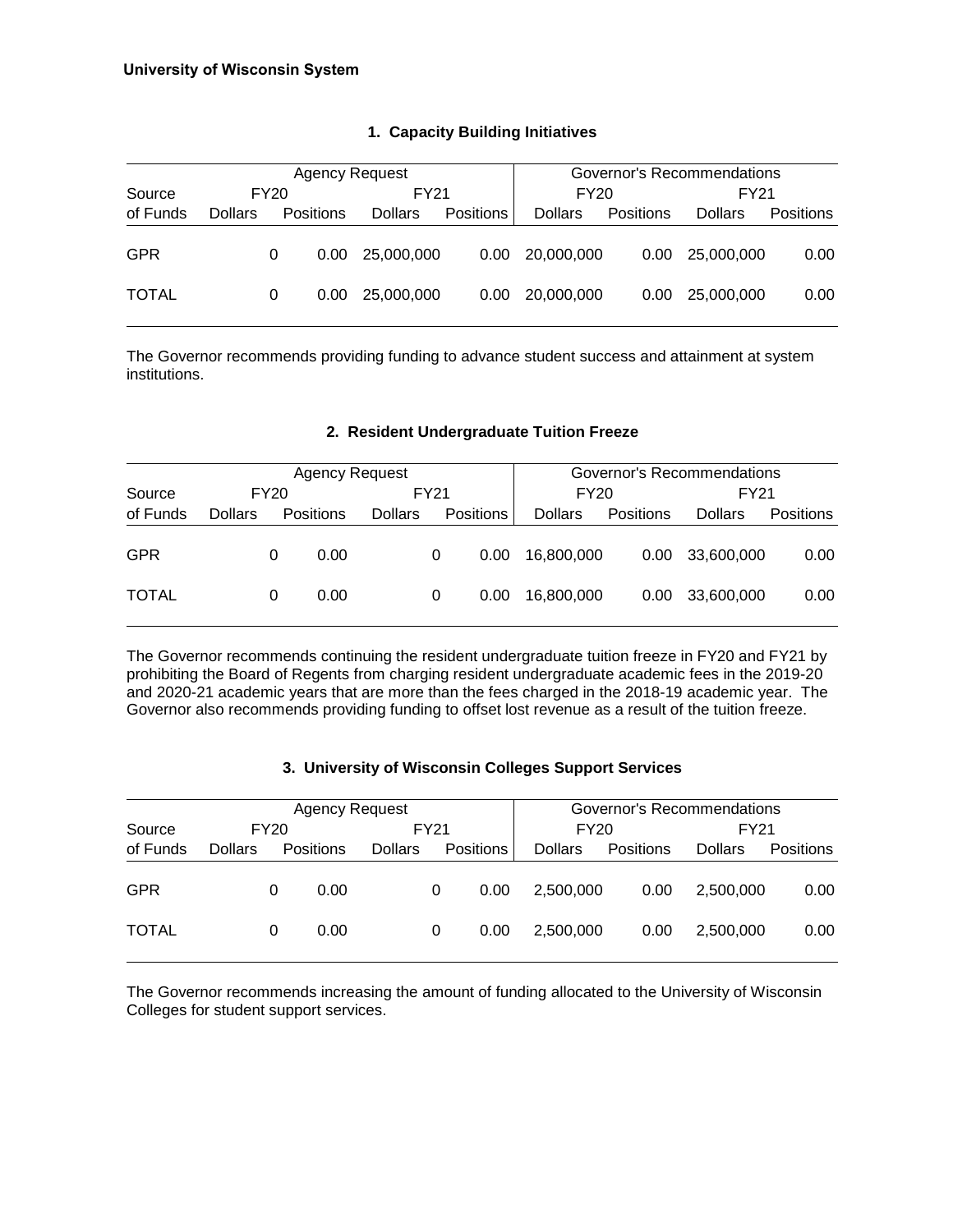|              |                |      | <b>Agency Request</b> |                | Governor's Recommendations |                  |                |           |                |                  |
|--------------|----------------|------|-----------------------|----------------|----------------------------|------------------|----------------|-----------|----------------|------------------|
| Source       |                | FY20 |                       |                | FY21                       |                  | <b>FY20</b>    |           | FY21           |                  |
| of Funds     | <b>Dollars</b> |      | <b>Positions</b>      | <b>Dollars</b> |                            | <b>Positions</b> | <b>Dollars</b> | Positions | <b>Dollars</b> | <b>Positions</b> |
| <b>GPR</b>   |                | 0    | 0.00                  |                | 0                          | 0.00             | 1,500,000      | 20.00     | 2,000,000      | 20.00            |
| <b>TOTAL</b> |                | 0    | 0.00                  |                | 0                          | 0.00             | 1.500.000      | 20.00     | 2.000.000      | 20.00            |

## **4. University of Wisconsin-Extension County-Based Staff**

The Governor recommends providing funding and position authority to increase county-based University of Wisconsin - Extension agricultural positions. These positions will improve access to research and expertise for farmers, individuals and local governments.

#### **5. Attracting and Retaining Nurse Educators**

| <b>Agency Request</b> |                |             |                  |                |   | Governor's Recommendations |                |           |                |   |                  |
|-----------------------|----------------|-------------|------------------|----------------|---|----------------------------|----------------|-----------|----------------|---|------------------|
| Source                |                | <b>FY20</b> |                  | FY21           |   |                            | <b>FY20</b>    | FY21      |                |   |                  |
| of Funds              | <b>Dollars</b> |             | <b>Positions</b> | <b>Dollars</b> |   | <b>Positions</b>           | <b>Dollars</b> | Positions | <b>Dollars</b> |   | <b>Positions</b> |
| <b>GPR</b>            |                | O           | 0.00             |                | 0 | 0.00                       | 10.000.000     | 0.00      |                | O | 0.00             |
| <b>TOTAL</b>          |                | 0           | 0.00             |                | 0 | 0.00                       | 10,000,000     | 0.00      |                | 0 | 0.00             |

The Governor recommends providing student fellowships or student loan repayment assistance to students who: (a) are pursuing doctor of nursing or doctor of philosophy in nursing degrees; or (b) commit to teach nursing at a University of Wisconsin institution for at least three years. This program will help the University of Wisconsin recruit and retain nursing faculty.

#### **6. Environmental Education Grant Programs**

| <b>Agency Request</b> |                |      |                  |                |   | Governor's Recommendations |                |           |                |                  |  |
|-----------------------|----------------|------|------------------|----------------|---|----------------------------|----------------|-----------|----------------|------------------|--|
| Source                |                | FY20 |                  | FY21           |   |                            | <b>FY20</b>    |           | FY21           |                  |  |
| of Funds              | <b>Dollars</b> |      | <b>Positions</b> | <b>Dollars</b> |   | <b>Positions</b>           | <b>Dollars</b> | Positions | <b>Dollars</b> | <b>Positions</b> |  |
| SEG-O                 |                |      | 0.00             |                | 0 | 0.00                       | 250,000        | 0.00      | 250,000        | 0.00             |  |
| <b>TOTAL</b>          |                | 0    | 0.00             |                | 0 | 0.00                       | 250,000        | 0.00      | 250,000        | 0.00             |  |

The Governor recommends providing funding for environmental education grant programs to be administered by University of Wisconsin - Stevens Point.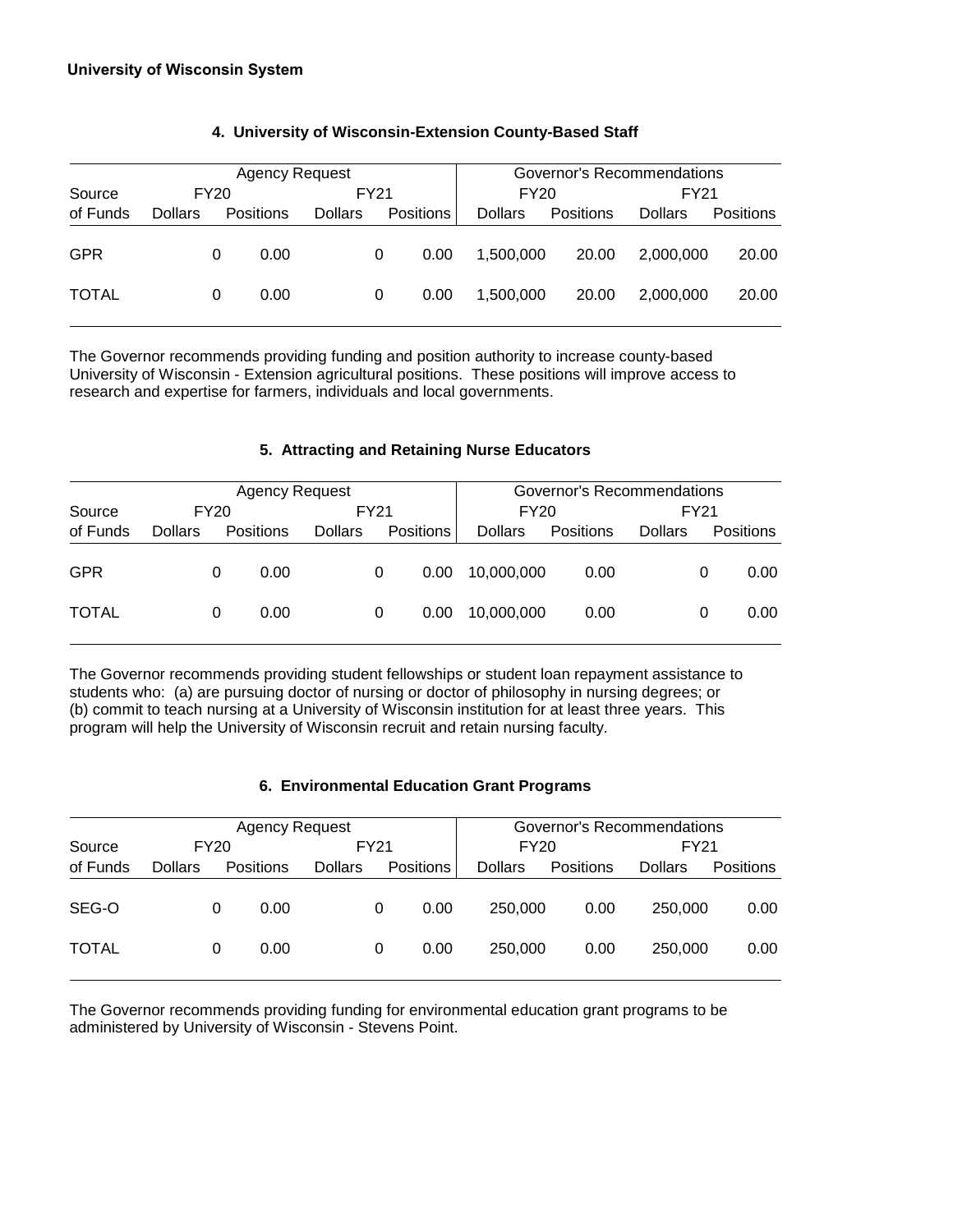## **7. Nonresident Tuition Exemption for Undocumented Individuals**

The Governor recommends exempting a person who is a citizen of another country from nonresident tuition if that person meets all of the following requirements: (a) the person graduated from a Wisconsin high school or received a high school graduation equivalency declaration from this state; (b) the person was continuously present in this state for at least three years following the first day of attending a Wisconsin high school or immediately preceding the receipt of a declaration of equivalency of high school graduation; and (c) the person enrolls in a system institution or Wisconsin technical college and provides the institution or college with proof that the person has filed or will file an application for a permanent resident visa with the U.S. Citizenship and Immigration Services as soon as the person is eligible to do so.

#### **8. Grants for Paper Science Program**

The Governor recommends eliminating the funding cap of \$78,000 for the University of Wisconsin - Stevens Point paper science program to ensure support for at least 1.0 FTE position that is dedicated to the program.

#### **9. High School Student College Credit**

The Governor recommends eliminating the Early College Credit Program and related funding, and instead requiring the University of Wisconsin System and Wisconsin Technical College System institutions to offer transcripted credit to high school students at no charge. See Department of Workforce Development, Item #10.

| Agency Request |                |           |                |                  |                | Governor's Recommendations |                |                  |  |  |
|----------------|----------------|-----------|----------------|------------------|----------------|----------------------------|----------------|------------------|--|--|
| Source         | FY20           |           | FY21           |                  | FY20           |                            |                | FY21             |  |  |
| of Funds       | <b>Dollars</b> | Positions | <b>Dollars</b> | <b>Positions</b> | <b>Dollars</b> | <b>Positions</b>           | <b>Dollars</b> | <b>Positions</b> |  |  |
|                |                |           |                |                  |                |                            |                |                  |  |  |
| GPR            | 168,800        | 1.00      | 168,800        | 1.00             | 126,800        | 1.00                       | 168.800        | 1.00             |  |  |
|                |                |           |                |                  |                |                            |                |                  |  |  |
| <b>TOTAL</b>   | 168,800        | 1.00      | 168,800        | 1.00             | 126.800        | 1.00                       | 168.800        | 1.00             |  |  |
|                |                |           |                |                  |                |                            |                |                  |  |  |

#### **10. State Laboratory of Hygiene Forensic Toxicology Faculty**

The Governor recommends the State Laboratory of Hygiene receive a forensic toxicology faculty position to surveille trends in opioids, novel psychoactive substances and other drugs, as well as collaborate with other entities regarding strategies to curtail opioid abuse.

#### **11. Definition of an Institution for Performance Funding**

The Governor recommends modifying the definition of an institution for purposes of performance funding to include: (a) a four-year system school, including any two-year system school associated with it as a branch campus under the system restructuring plan; (b) any operational unit of the University of Wisconsin - Madison assigned former functions of the University of Wisconsin - Extension as a result of the system restructuring; and (c) any operational unit of the system administration assigned former functions of the University of Wisconsin - Extension as a result of the system restructuring.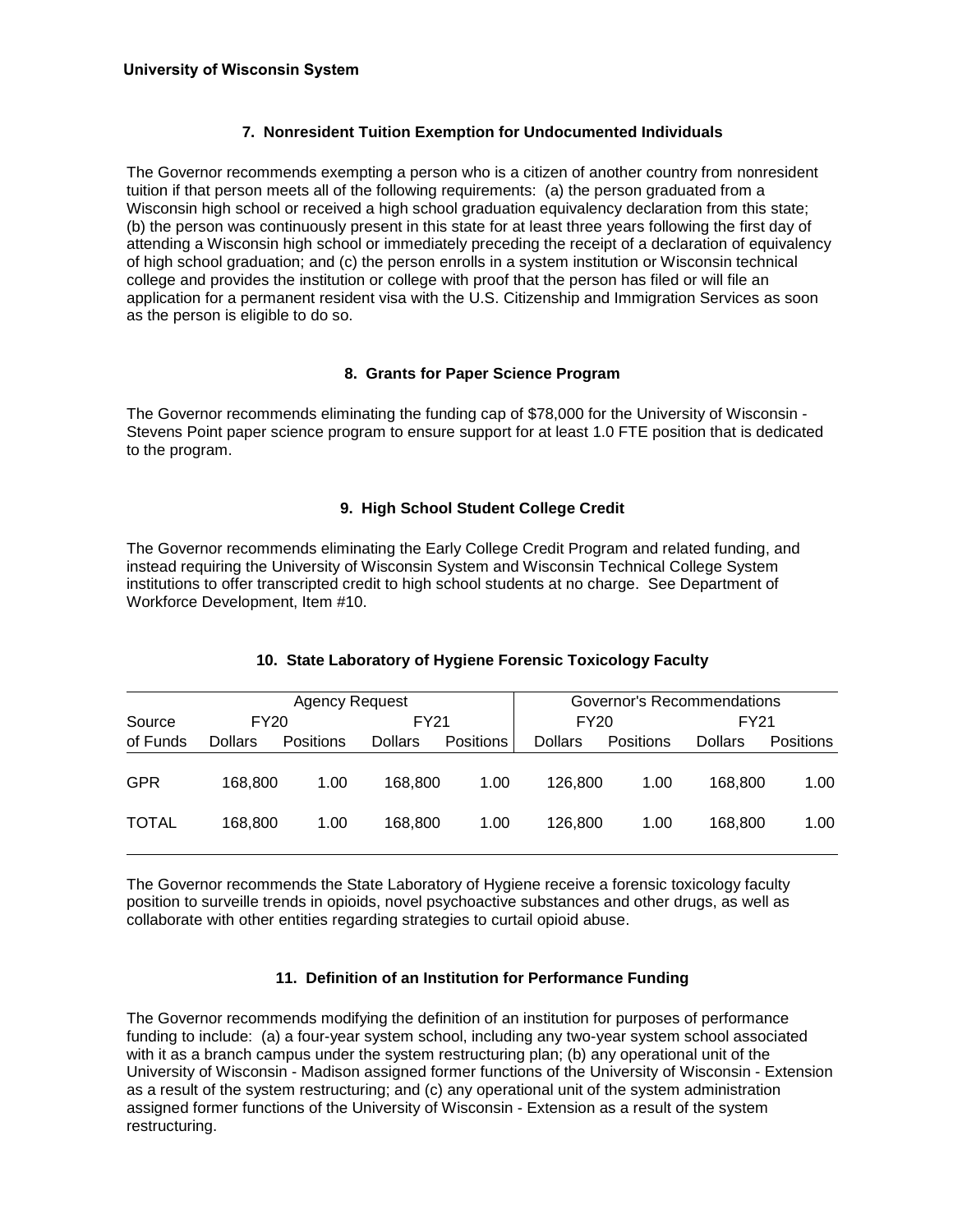#### **University of Wisconsin System**

| <b>Agency Request</b> |                |   |                  |                |   | Governor's Recommendations |                |           |                |                  |  |
|-----------------------|----------------|---|------------------|----------------|---|----------------------------|----------------|-----------|----------------|------------------|--|
| Source                | FY20           |   |                  | FY21           |   |                            | <b>FY20</b>    |           |                | FY21             |  |
| of Funds              | <b>Dollars</b> |   | <b>Positions</b> | <b>Dollars</b> |   | <b>Positions</b>           | <b>Dollars</b> | Positions | <b>Dollars</b> | <b>Positions</b> |  |
| SEG-O                 |                | 0 | 0.00             |                | 0 | 0.00                       | 60,000         | 0.00      | 60,000         | 0.00             |  |
| <b>TOTAL</b>          |                | 0 | 0.00             |                | 0 | 0.00                       | 60,000         | 0.00      | 60,000         | 0.00             |  |

#### **12. Dental Loan Assistance - Rural Areas**

The Governor recommends providing additional funding to increase loan assistance for dentists who commit to practice in a rural area. See Department of Health Services, Item #37.

#### **13. Adjustments to Student Academic Fees**

|              |            | Agency Request   |                   |                  | Governor's Recommendations |                  |                   |           |  |
|--------------|------------|------------------|-------------------|------------------|----------------------------|------------------|-------------------|-----------|--|
| Source       | FY20       |                  | FY21              |                  | FY20                       |                  | FY21              |           |  |
| of Funds     | Dollars    | <b>Positions</b> | <b>Dollars</b>    | <b>Positions</b> | <b>Dollars</b>             | <b>Positions</b> | <b>Dollars</b>    | Positions |  |
| PR-O         | 93.504.500 |                  | 219.84 93,504,500 |                  | 219.84 93,504,500          |                  | 219.84 93.504.500 | 219.84    |  |
| <b>TOTAL</b> | 93.504.500 |                  | 219.84 93,504,500 | 219.84           | 93,504,500                 |                  | 219.84 93.504.500 | 219.84    |  |

The Governor recommends increasing program revenue expenditure and position authority for general program operations to meet 2018-19 operating budget levels for academic student fees.

#### **14. Debt Service Reestimate**

| <b>Agency Request</b> |                |      |           |                | Governor's Recommendations |                  |                |                  |                |                  |
|-----------------------|----------------|------|-----------|----------------|----------------------------|------------------|----------------|------------------|----------------|------------------|
| Source                |                | FY20 |           | FY21           |                            | FY20             |                | FY21             |                |                  |
| of Funds              | <b>Dollars</b> |      | Positions | <b>Dollars</b> |                            | <b>Positions</b> | <b>Dollars</b> | <b>Positions</b> | <b>Dollars</b> | <b>Positions</b> |
|                       |                |      |           |                |                            |                  |                |                  |                |                  |
| <b>GPR</b>            |                | 0    | 0.00      |                | 0                          | 0.00             | 3,390,700      | 0.00             | 3,159,200      | 0.00             |
| PR-O                  |                | 0    | 0.00      |                | 0                          | 0.00             | 8,230,700      | 0.00             | 12,265,200     | 0.00             |
| <b>TOTAL</b>          |                | 0    | 0.00      |                | 0                          | 0.00             | 11.621.400     | 0.00             | 15.424.400     | 0.00             |

The Governor recommends adjusting the system's base budget to reflect a reestimate of debt service on authorized bonds.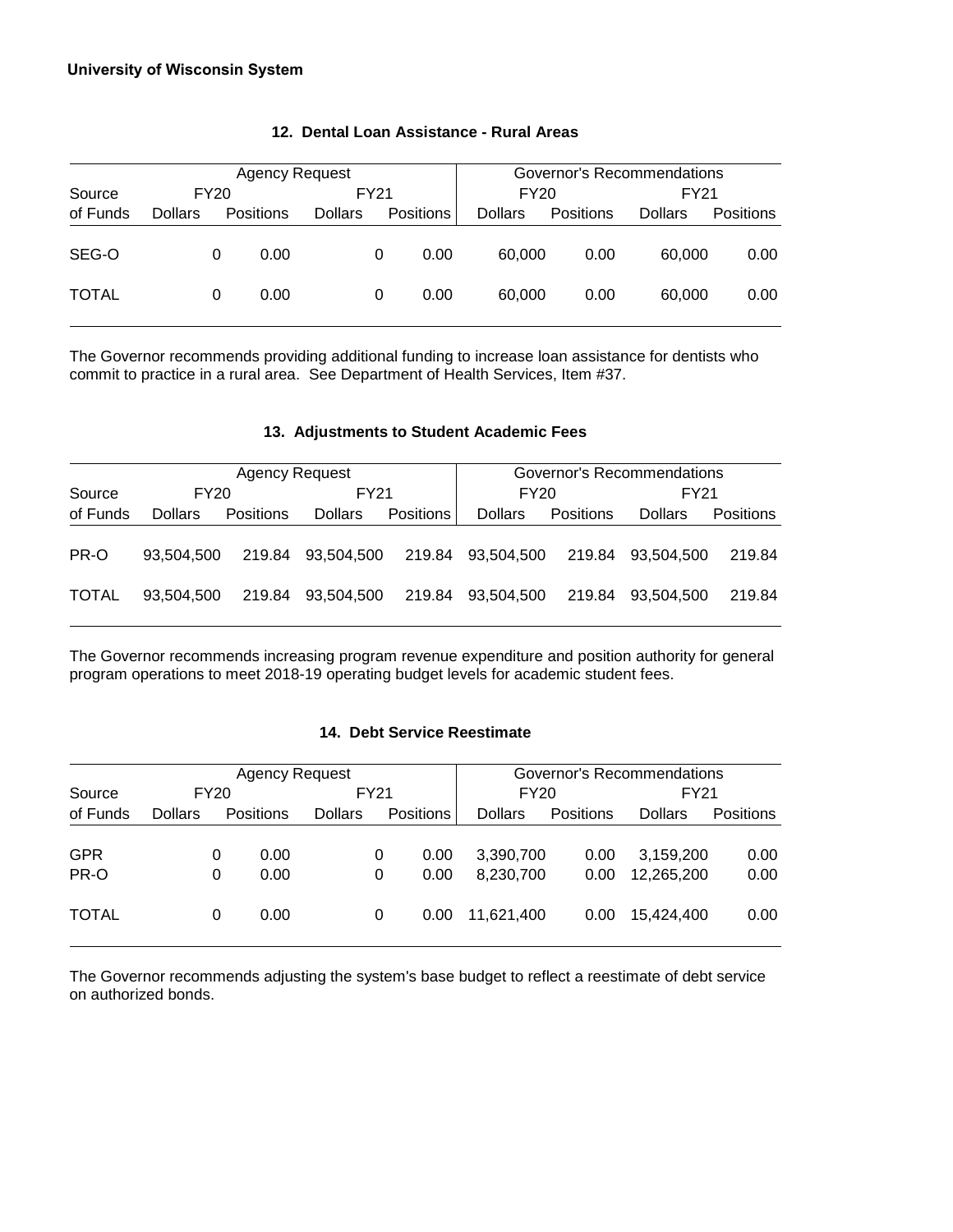|              |                | Agency Request   |                |           | Governor's Recommendations |                  |                |           |  |
|--------------|----------------|------------------|----------------|-----------|----------------------------|------------------|----------------|-----------|--|
| Source       |                | FY20             | FY21           |           | FY20                       |                  | FY21           |           |  |
| of Funds     | <b>Dollars</b> | <b>Positions</b> | <b>Dollars</b> | Positions | <b>Dollars</b>             | <b>Positions</b> | <b>Dollars</b> | Positions |  |
| <b>GPR</b>   | 2.892.600      | 0.00             | 2.970.400      | 0.00      | 2,892,600                  | 0.00             | 2.970.400      | 0.00      |  |
| <b>TOTAL</b> | 2.892.600      | 0.00             | 2.970.400      | 0.00      | 2,892,600                  | 0.00             | 2.970.400      | 0.00      |  |

#### **15. Standard Budget Adjustments**

The Governor recommends adjusting the system's base budget for: (a) full funding of continuing position salaries and fringe benefits (\$2,829,800 GPR in each year); and (b) full funding of lease and directed moves costs (\$62,800 in FY20 and \$140,600 in FY21).